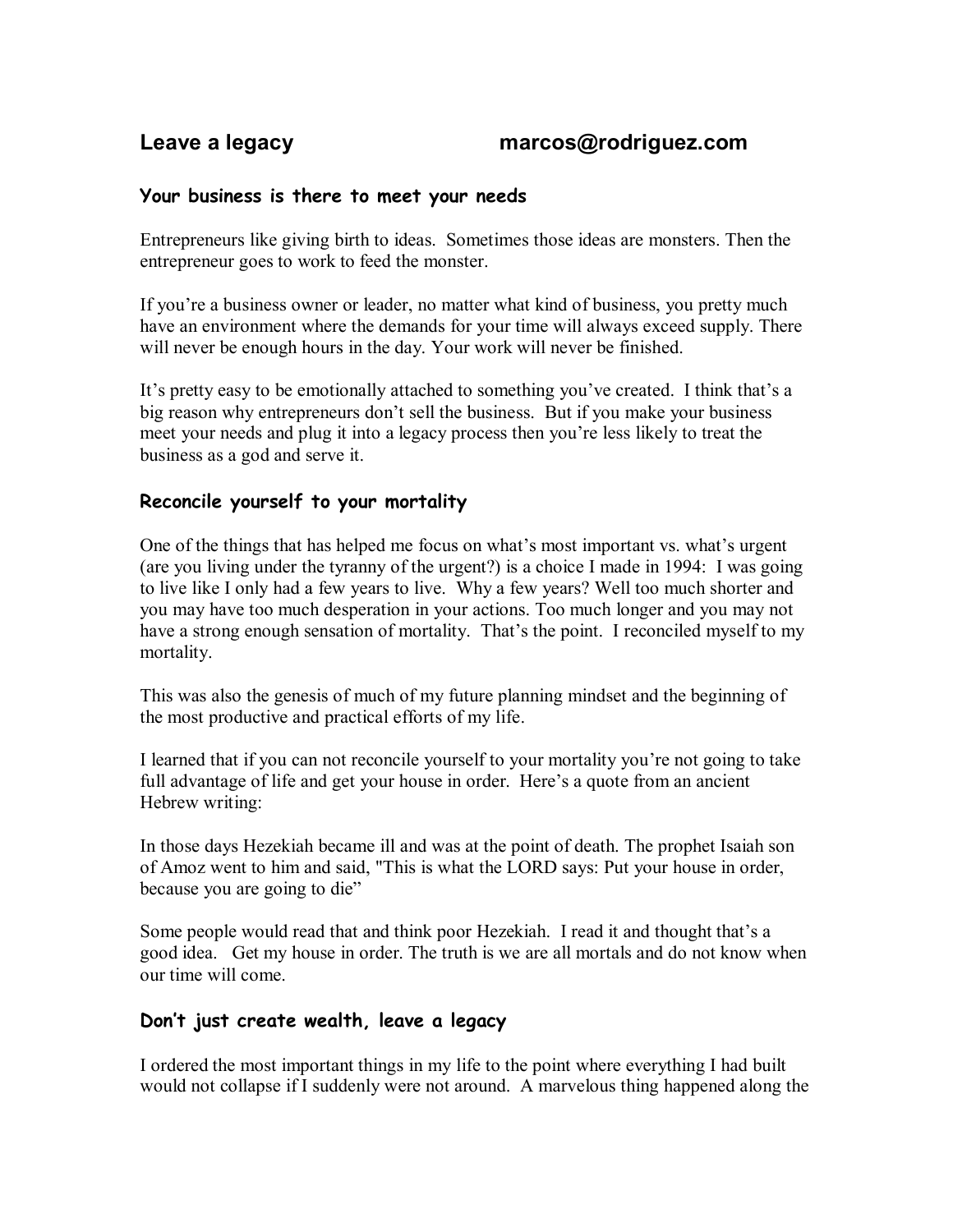way. I was able to step back from a lot from the tedium that was not enjoyable and apply myself to the highest and best uses of my skills.

A very major thing I did was find a good estate planner; we created trusts and a corporate trustee.

# **Clone yourself**

One day as I was admiring ronald reagan's presidency I stopped to think about how one man could run the entire federal government and change it for the better. The answer I came up with was delegation to talented people. This is a pretty tough thing to do for an entrepreneur. After all you have conviction, vision, passion, ideas and the guts to take a risk to put them in play. What "employee" has that?

Succession planning is the act of a responsible person. What happens if you're disabled? What happens when you're gone? Are you going to leave a mess behind for your friends and family to clean up? Will that be your legacy?

## **Do what only you can do**

Through delegation, I'm able to accomplish much more than ever.

If you enjoy playing music, fine. But the orchestra leader hears all the instruments. In my case, I'm strong on strategy and vision and not strong on people management. So as much as possible I try to work on what I'm good at and what only I can do.

# **Flag the important docs**

I go through a lot of papers in a typical week and I don't like to throw things away. But I realized that I needed a system to keep track of the important documents so I could distinguish them from the stuff that would probably become useless soon. Also, if something were to happen to me I did not want to have a tangled mess.

So I started what I call redfiles. I have a drawer in my desk where I store my important keepers and I use a red folder instead of the manila folders. I also started clearly labeling my documents in my computer and periodically moving out the old drafts and useless docs. I told my wife and my assistant about the system.

# **Diversify your family**

The book *family wealth* tells the story of meyer rothschild . He had 5 sons. He taught them all how to be bankers. One day he sent each of them to a different country and lent them the money to start their own bank.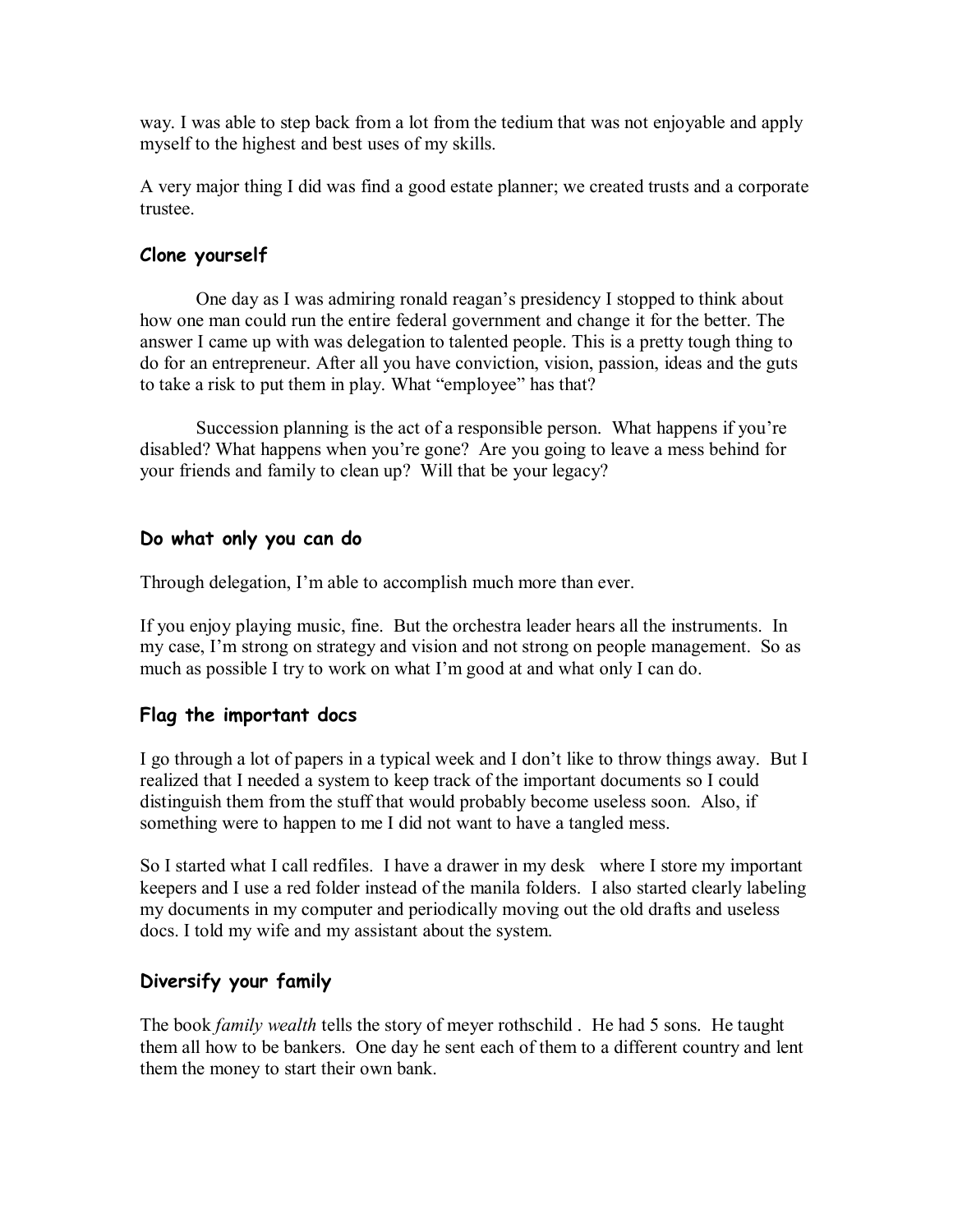Many years later, economic depression hit europe. Three of the 5 brothers lost their bank. But two others did well. The moral of the story is how rothschild not only diversified his assets but his family as well. He was legacy minded. Today his name has respect and his legacy is known around the world.

# **Be a founding father**

The founding fathers of america had a vision, and they sat down one day and discussed with each other what they believed, what truths they had experienced, what they wished for the future, what they wanted for those that came after them.

From these discussions came the declaration of independence and the bill of rights. They went beyond that though, and created a system of government that would self-perpetuate and survive them. Today, over 200 years later, america's the most powerful nation on earth with the strongest and most stable government ever invented. Our founding fathers were geniuses and there's a lot we could learn from them.

In 1999, I realized I could be a founding father for my descendants. The book on family wealth taught me that we can pass on much more to our children than just wealth. They need to learn what we've learned. Your family, just like civilization itself, only advances when there's learning from previous mistakes.

# **Family constitution**

So I developed my own family constitution. I did not try to fill it with every truth known to man, just the truth that I had experienced and developed convictions about. The instrument itself became part of my legacy to my descendants because it was an extension of the best of me.

One great thing about a constitution is that it becomes an objective reference point for future decisions. I review it regularly to remind myself of what's important. I look forward to sharing it with my kids; I can see now how I can build respect for a document that contains the values I use in parenting them.

After sonya and I discussed our family constitution, we made plans to move to europe.

We were excited about the kids learning French and experiencing a new culture. Our move was designed to make my personal experience as an immigrant part of the family culture. We have raised our kids to be multi-lingual and multicultural and better competitors in the marketplace. I intend to change the world through my kids.

## **Will it be as if you never lived?**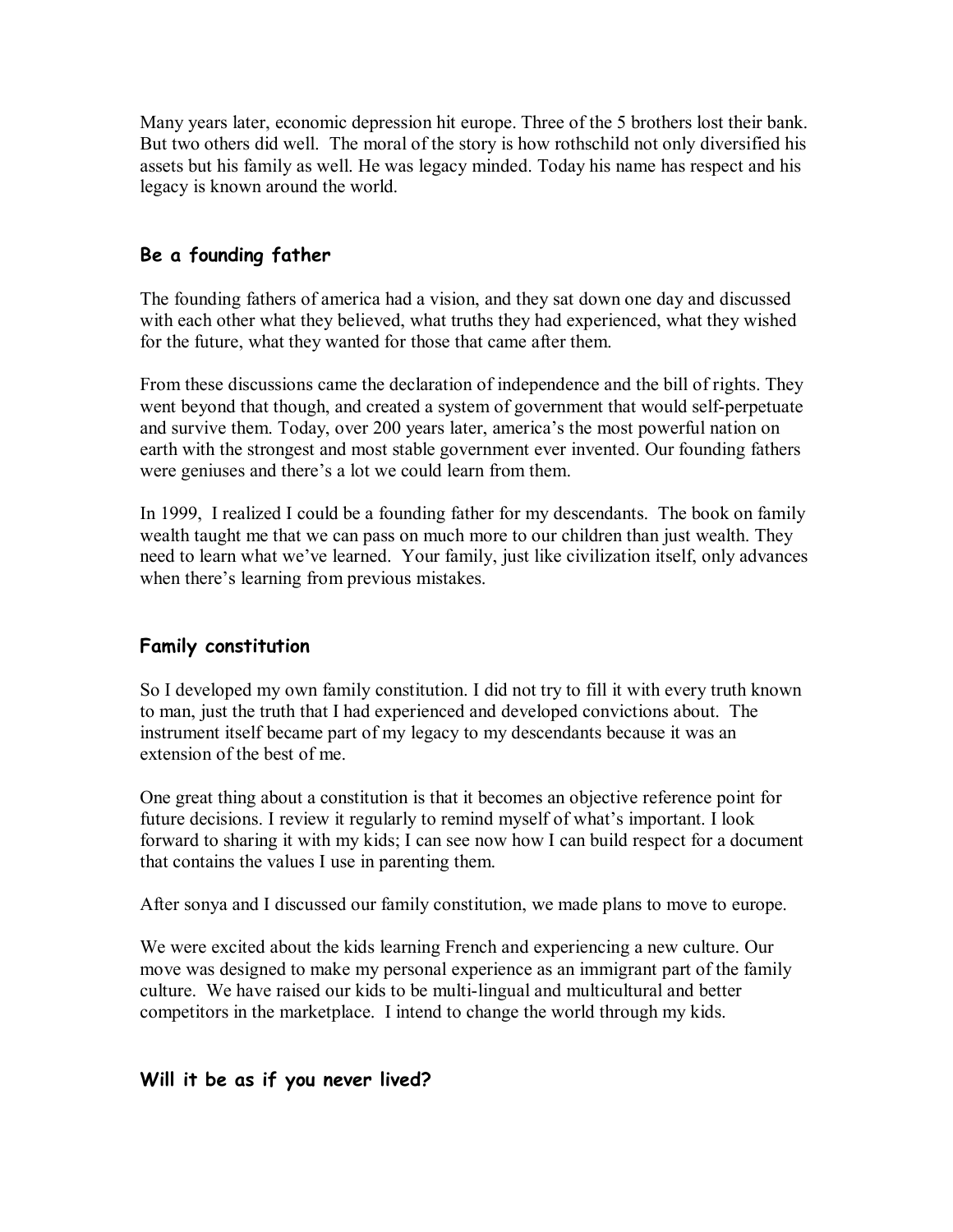My great-grandmother was there when I was born. For some period of time we were contemporaries. You know what? I know virtually nothing about her and have learned little from her having lived.

Unless I do something about it, my great-grandchildren, and maybe even some of my grandkids, will not know who I was, what I believed, what I discovered and learned and accomplished in my life.

My mom kept a diary, one day I took her pages and pages of manuscripts and hired editors to compress it into an appealing autobiography. Then I hired a publisher to print it in a professional hardback form. Mom's life is immortalized in her story.

A few years before my dad passed away Irealized I would not have him around much longer. Dad was not good at all at writing or sharing emotional things. So one day I rented a professional video camera and recorder and some tv lights and set it up in his living room.

I asked him to sit down a few times over the following week and hit record and just start talking. Most of the time he was alone just talking into the video camera. He managed to tell his life story and share who he was on many hours of tape. It was an amazingly simple thing to do and now I have a very cherished possession.

My four kids were born years after he passed and never had an opportunity to know him in person. But they have a terrific video presentation he made just for them.

### **Teach kids to make money**

What about leaving money for your kids? I believe the horror stories about children of the wealthy. I spoke recently to a consultant to the wealthy and he relayed a story about one of his clients who gave his 20 year old son in college a \$10 million gift and promised him 10 million more on his  $30<sup>th</sup>$  birthday. The father asked the consultant if he should renege on what he promised. His son was now 30 but was still in school.

If you have grown kids you have a pretty good idea if they can handle money or not. If they are still young or you have young grandkids you can teach them how to handle money and how to make it.

One of my favorite sayings is give a man a fish, he'll have food for a day, teach a man to fish he can feed himself forever. Likewise, I expect to teach my children to fish well before their 35<sup>th</sup> birthday. That's when they get control of their trust funds.

## **Take a calculated risk to change the world through your kids**

Granted, I may never know how successful I will be at this or the impact of the inheritances I've set in motion. Money has great power to corrupt. The consultant told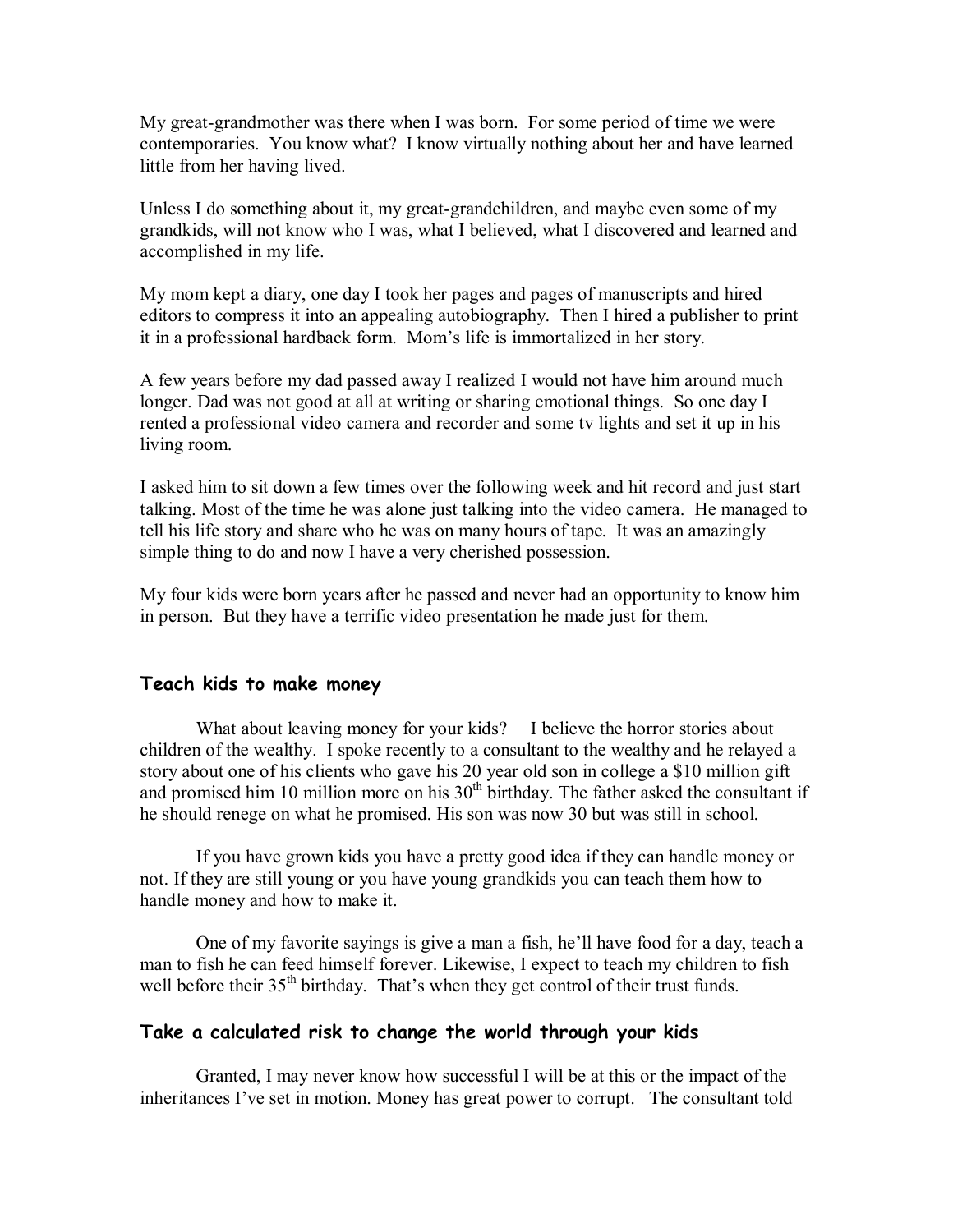me that 80% of the kids of the wealthy that inherit money are seriously damaged by it. He said it to alarm me. But instead I thought about the  $20\%$  that weren't damaged. They must have had a tremendous resource few people on the planet ever get.

As an entrepreneur and capitalist I've had experience already with risk/return and have some sense of calculated risks. The potential for my kids to accomplish great things with the money is huge and ultimately a risk I'm willing to take.

### **Leave your descendants a value system**

I asked dad to do his video in spanish, his first tongue. Even back then, I anticipated that my future kids would speak spanish. My parents had raised me to appreciate my heritage and they always spoke to me in spanish. So even though I was raised in america among only english speaking people I became a multi-lingual, multi-cultural person.

From the birth of my first child, I began to speak to them in spanish exclusively and insist that they speak spanish to me. It has worked very, very well.

#### **Legacy means love**

If you're working hard to build a business then you're building wealth. And if you're building wealth you should decide now what to do with it. Some people act as if nothing matters after they're dead. That, I think, is irresponsible. If you care about the people around you, you'll get your house in order for their sake.

#### **Die poor**

There's actually one thing harder than making money and that's keeping it. The two biggest benefits of estate planning is to keep the money out of the hands of the irs and out of the hands of hostile trial attorneys. Tax avoidance and asset protection is legal and wise. You have liability exposure as an individual. You are driving the car, you are making promises. If you have a lot of your wealth in your personal estate you are the proverbial deep pocket target.

Are you going to die poor? I hope I do. I think that's the best plan. The worst plan is to do nothing and pretend nothing can go wrong and that you'll live forever. By dying poor I suggest you not keep a lot of financial wealth in your name or estate.

#### **Work to keep the confiscators away**

Make no mistake about it, in america today there are enemy armies of people who want to take your money when you're not looking. And they don't put it to good use, either. You have to work harder to put your money to good use than you did to make it.